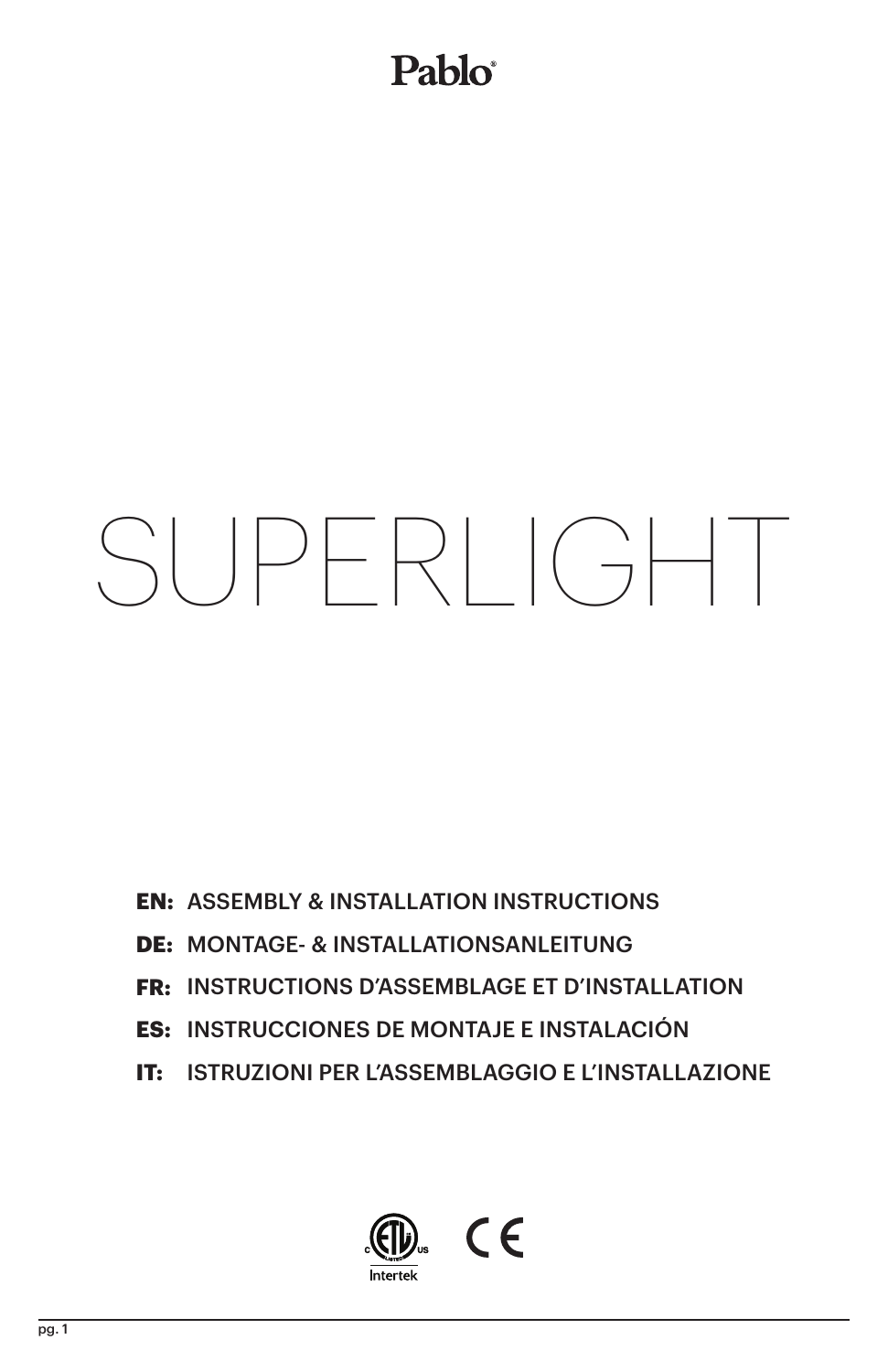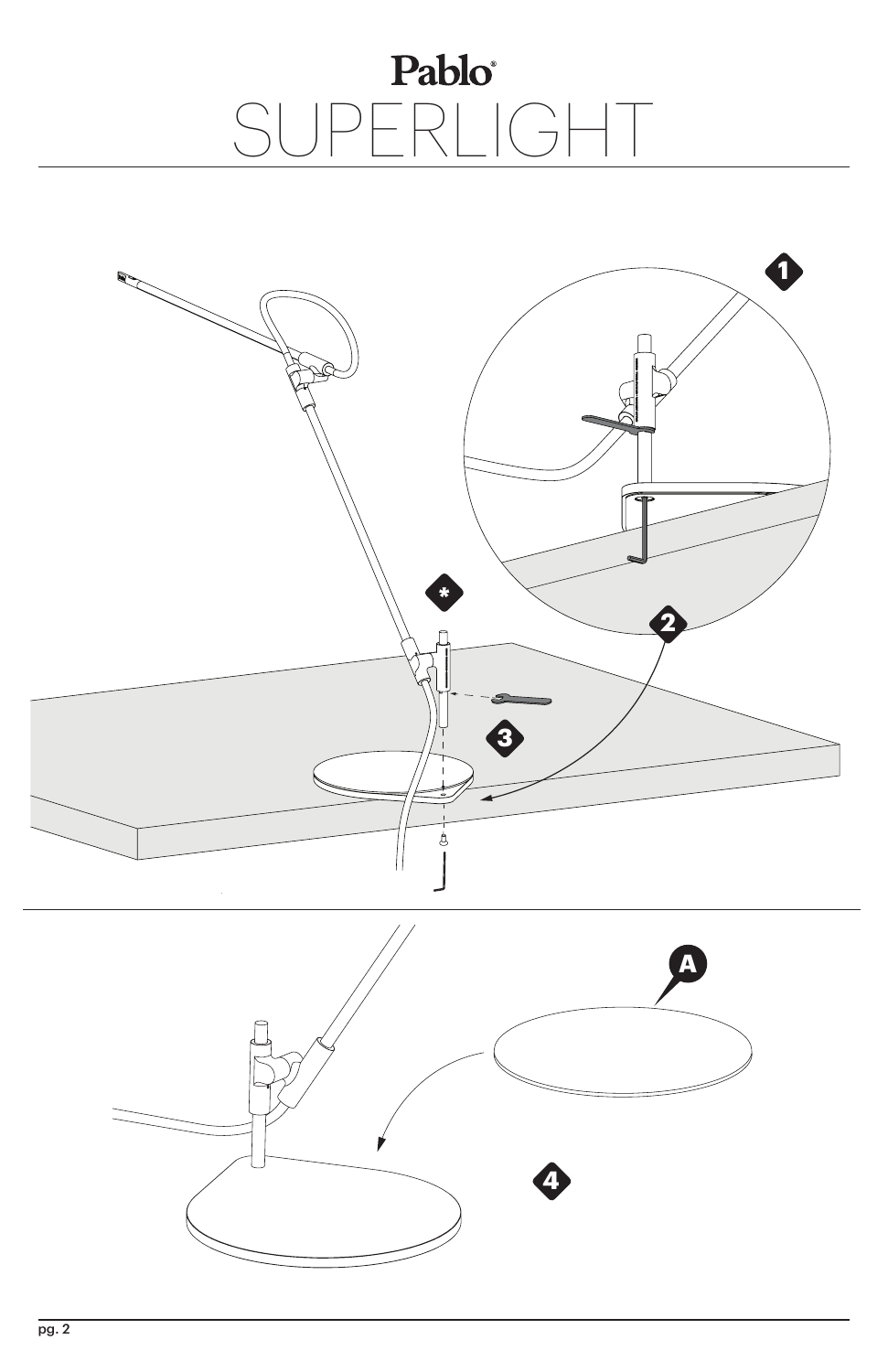### **EN:** TABLE ASSEMBLY

- **PLACE THE BASE ON THE TABLE SO THE HOLE IS LOCATED OFF OF THE EDGE.**
- **3** SCREW BASE WEIGHT TO POST USIN GPROVIDED 4MM HEX KEY.
- USE PROVIDED FLAT WRENCH TO HOLD STEM PIN PLACE TO TIGHTEN. **3**
- DESIGNER CREDIT SHOULD FACE TOWARDS THE BACK. **\***

SELECT DESIRED COLOR FOR MAGNETIC BASE PAD AND CENTER PAD ON BASE. PRE-ATTACHED MAGNETS SECURE PAD. MAGNETIC BASE PAD **A**

### **DE:** MONTAGE DER TISCHLEUCHTE

- FUSS SO AUF DEN TISCH SETZEN, DASS SICH DAS LOCH VOR DER TISCHKANTE BEFINDET. **1**
- FUSS MITTELS BEILIEGENDEM 4-MM-SECHSKANTSCHLÜSSEL AN DIE STANGE SCHRAUBEN. **2**
- STÄNDER WÄHREND DES FESTZIEHENS MIT BEILIEGENDEM GABELSCHLÜSSEL HALTEN. **3**
- DER DESIGNER-SCHRIFTZUG WEIST NACH HINTEN. **\***
- WÄHLEN SIE DIE GEWÜNSCHTE FARBE FÜR MAGNET- UND MITTELPAD DES FUSSES. VORMONTIERTE MAGNETEN HALTEN **4** DAS PAD.
- **A** MAGNETPAD FÜR FUSS.

### **FR:** ASSEMBLAGE DE LA LAMPE À POSER

- PLACEZ LE SOCLE SUR LA TABLE AFIN QUE LE TROU DÉPASSE DU BORD. **1**
- VISSEZ LE LEST DU SOCLE AU PIED AVEC LA VIS HEX DE 4 MM FOURNIE. **2**
- UTILISEZ LA CLÉ PLATE FOURNIE POUR MAINTENIR LA TIGE EN PLACE PENDANT QUE VOUS SERREZ. **3**
- LA PLAQUE DU DESIGNER DOIT ÊTRE ORIENTÉE VERS L'ARRIÈRE. **\***
- $\bullet$  sélectionnez la couleur souhaitée du tampon et centrez le tampon sur le socle les aimants PRÉASSEMBLÉS BLOQUENT LE TAMPON EN PLACE.
- TAMPON DE SOCLE MAGNÉTIQUE. **A**

### **ES:** MONTAJE EN MESA

- COLOQUE LA BASE SOBRE LA MESA DE MANERA QUE EL ORIFICIO SE ENCUENTRE FUERA DEL BORDE. **1**
- ATORNILLE EL PESO DE LA BASE AL POSTE UTILIZANDO LA LLAVE HEXAGONAL DE 4 MM SUMINISTRADA. **2**
- UTILICE LA LLAVE PLANA SUMINISTRADA PARA SUJETAR EL BRAZO EN POSICIÓN PARA APRETARLO. **3**
- EL NOMBRE DEL DISEÑADOR DEBE APUNTAR HACIA ATRÁS. **\***

 $\bullet$  SELECCIONE EL COLOR DESEADO PARA LA ALFOMBRILLA DE BASE MAGNÉTICA Y CENTRE LA ALFOMBRILLA EN LA BASE. LOS IMANES PREVIAMENTE FIJADOS SUJETAN LA ALFOMBRILLA.

ALFOMBRILLA DE BASE MAGNÉTICA. **A**

### **IT:** LAMPADA DA TAVOLO – ASSEMBLAGGIO

- POSIZIONARE LA BASE SUL TAVOLO IN MODO CHE IL FORO SIA SITUATO FUORI DAL BORDO. **1**
- AVVITARE IL PESO PER LA BASE AL SUPPORTO USANDO LA CHIAVE ESAGONALE 4 MM FORNITA. **2**
- USARE LA CHIAVE PIATTA FORNITA PER TENERE LO STELO IN POSIZIONE E STRINGERE. **3**
- LA FIRMA DEL DESIGNER DEVE DARE SUL RETRO. **\***
- SELEZIONARE IL COLORE DESIDERATO PER IL PIATTO MAGNETICO E CENTRARLO SULLA BASE. I MAGNETI PREINSERITI **4** FISSANO IL PIATTO.
- PIATTO MAGNETICO PER BASE **A**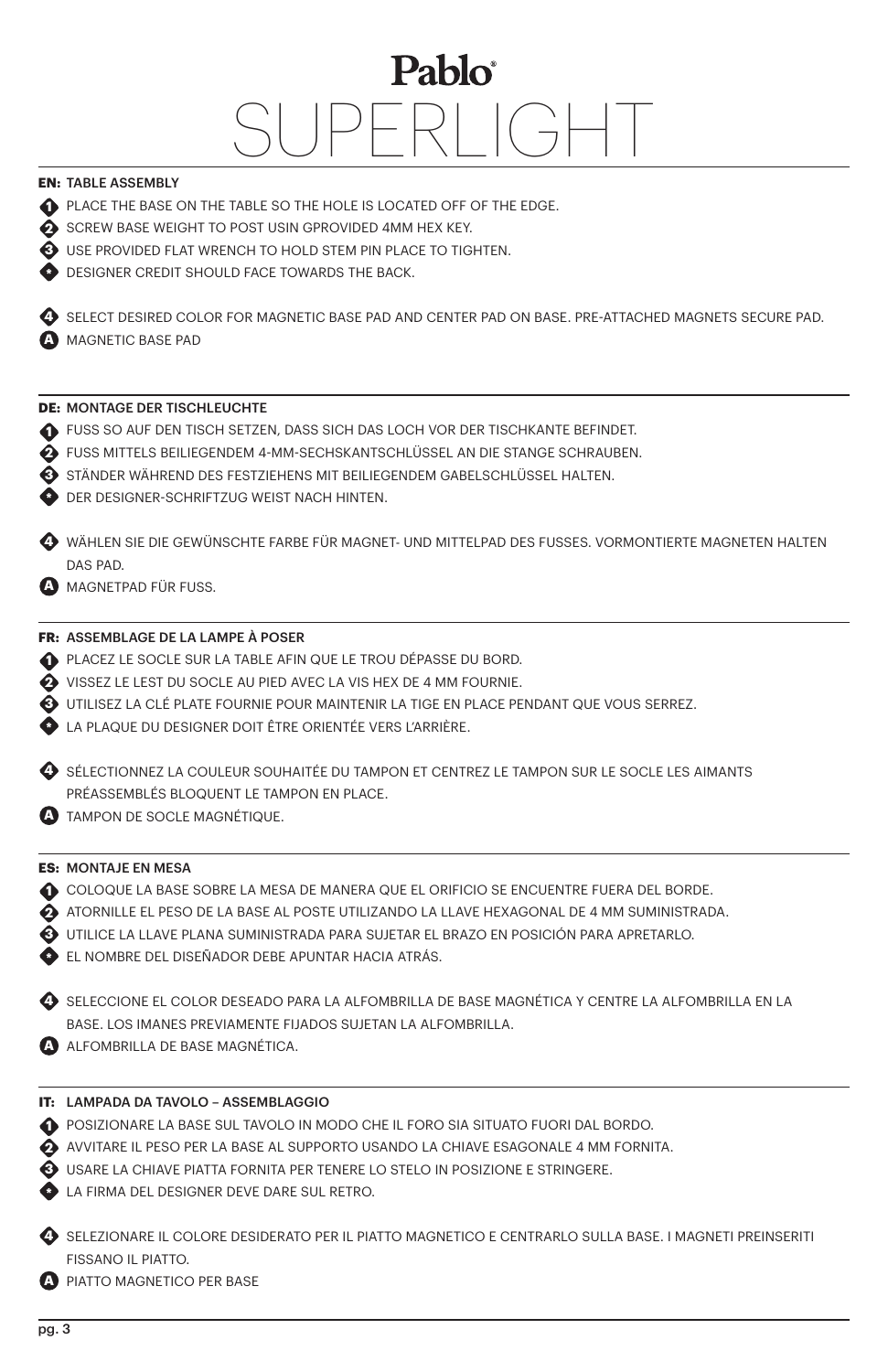### **EN:** FLOOR BASE ASSEMBLY

- UNPACK BOTH EXTENSION POLES. REMOVE TAPE HOLDING CORD CLIP TO LOWER POLE. **1**
- SCREW LOWER AND UPPER LAMP POLE TOGETHER. ENSURE CORD CLIP IS CONNECTED TO LOWER POLE. **2**
- **CORD CLIP IS ON LOWER POLE**
- SCREW ASSEMBLED LAMP POLE INTO FLOOR BASE AS SEEN IN TABLE ASSEMBLY. **3**
- **3** SCREW ASSEMBLED LAMP ONTO FLOOR BASE AND POLE ASSEMBLY.
- SELECT AND PLACE MAGNETIC BASE PAD AS SEEN IN TABLE ASSEMBLY.

### **DE:** STANDLEUCHTE

- BEIDE VERLÄNGERUNGSSTANGEN AUSPACKEN. DAS KLEBEBAND, MIT DEM DER KABELCLIP AN DER UNTEREN STANGE **1** BEFESTIGT IST, ENTFERNEN.
- OBERE UND UNTERE STANGE ZUSAMMENSCHRAUBEN. DER KABELCLIP MUSS SICH AN DER UNTEREN STANGE BEFINDEN. **2**
- KABELCLIP BEFINDET SICH AN DER UNTEREN STANGE . **\***
- DIE BEIDEN STANGEN, WIE BEI DER MONTAGE DER TISCHLEUCHTE ABGEBILDET, IN DEN LAMPENFUSS SCHRAUBEN. **3**
- $\bullet$  DIE ZUSAMMENGEBAUTE LAMPE AUF STANGE UND FUSS SCHRAUBEN.
- $\overline{5}$  magnetpad für Fuss auswählen und Anbringen, wie bei Tischleuchte Abgebildet.

### **FR:** ASSEMBLAGE DU LAMPADAIRE

- DÉBALLEZ LES DEUX RALLONGES. RETIREZ LE RUBAN MAINTENANT LE CLIP DE CORDON À LA TIGE INFÉRIEURE. **1**
- ASSEMBLEZ PAR VISSAGE LES DEUX TIGES INFÉRIEURE ET SUPÉRIEURE. VÉRIFIEZ QUE LE CLIP DE CORDON EST **2** CONNECTÉ À LA TIGE INFÉRIEURE.
- LE CLIP DE CORDON EST SITUÉ SUR LA TIGE INFÉRIEURE **\***
- VISSEZ LE PIED DE LAMPE ASSEMBLÉ DANS LE SOCLE COMME INDIQUÉ POUR LA VERSION À POSER. **3**
- VISSEZ LA LAMPE ASSEMBLÉE SUR LE SOCLE ET LE PIED. **4**
- $\overline{\mathbf{D}}$  choisissez et positionnez le tampon magnétique comme indiqué dans la version à poser.

### **ES:** MONTAJE DE LA BASE DE SUELO

- DESEMBALE LOS DOS POSTES TELESCÓPICOS RETIRE LA CINTA QUE SUJETA EL PASADOR DE CABLE PARA BAJAR EL POSTE. **1**
- ENROSQUE LOS POSTES DE LA LÁMPARA SUPERIOR E INFERIOR ENTRE SÍ. ASEGÚRESE DE QUE EL PASADOR DEL CABLE **2** ESTÉ CONECTADO AL POSTE INFERIOR.
- EL PASADOR DE CABLE SE ENCUENTRA EN EL POSTE INFERIOR. **\***
- ENROSQUE EL POSTE DE LA LÁMPARA MONTADO EN LA BASE DE SUELO COMO SE MUESTRA EN EL MONTAJE EN MESA. **3**
- ATORNILLE LA LÁMPARA MONTADA SOBRE LA BASE DE SUELO Y EL CONJUNTO DEL POSTE. **4**
- SELECCIONE Y COLOQUE LA ALFOMBRILLA DE BASE MAGNÉTICA QUE SE MUESTRA EN EL MONTAJE EN MESA.

### **IT:** ASSEMBLAGGIO BASE PER PAVIMENTO

DISIMBALLARE ENTRAMBI I SUPPORTI PER ESTENDERE LA LAMPADA. RIMUOVERE IL NASTRO CHE TIENE IL FERMACAVO DAL **1**

### **3** SUPPORTO INFERIORE.

AVVITARE L'UNO ALL'ALTRO IL SUPPORTO INFERIORE E QUELLO SUPERIORE DELLA LAMPADA. ASSICURARSI CHE IL FERMACAVO SIA CONNESSO AL SUPPORTO INFERIORE.

- **E** IL FERMACAVO SI TROVA SUL SUPPORTO INFERIORE
- AVVITARE IL SUPPORTO PER LA LAMPADA NELLA BASE PER PAVIMENTO COME MOSTRATO NELL'ASSEMBLAGGIO DELLA **3**
- LAMPADA DA TAVOLO. **4**
- AVVITARE LA LAMPADA MONTATA SULLA BASE PER PAVIMENTO E SUL GRUPPO DEI SUPPORTI. **5**

SELEZIONARE E MONTARE IL PIATTO MAGNETICO PER LA BASE COME MOSTRATO NELL'ASSEMBLAGGIO DELLA LAMPADA DA TAVOLO.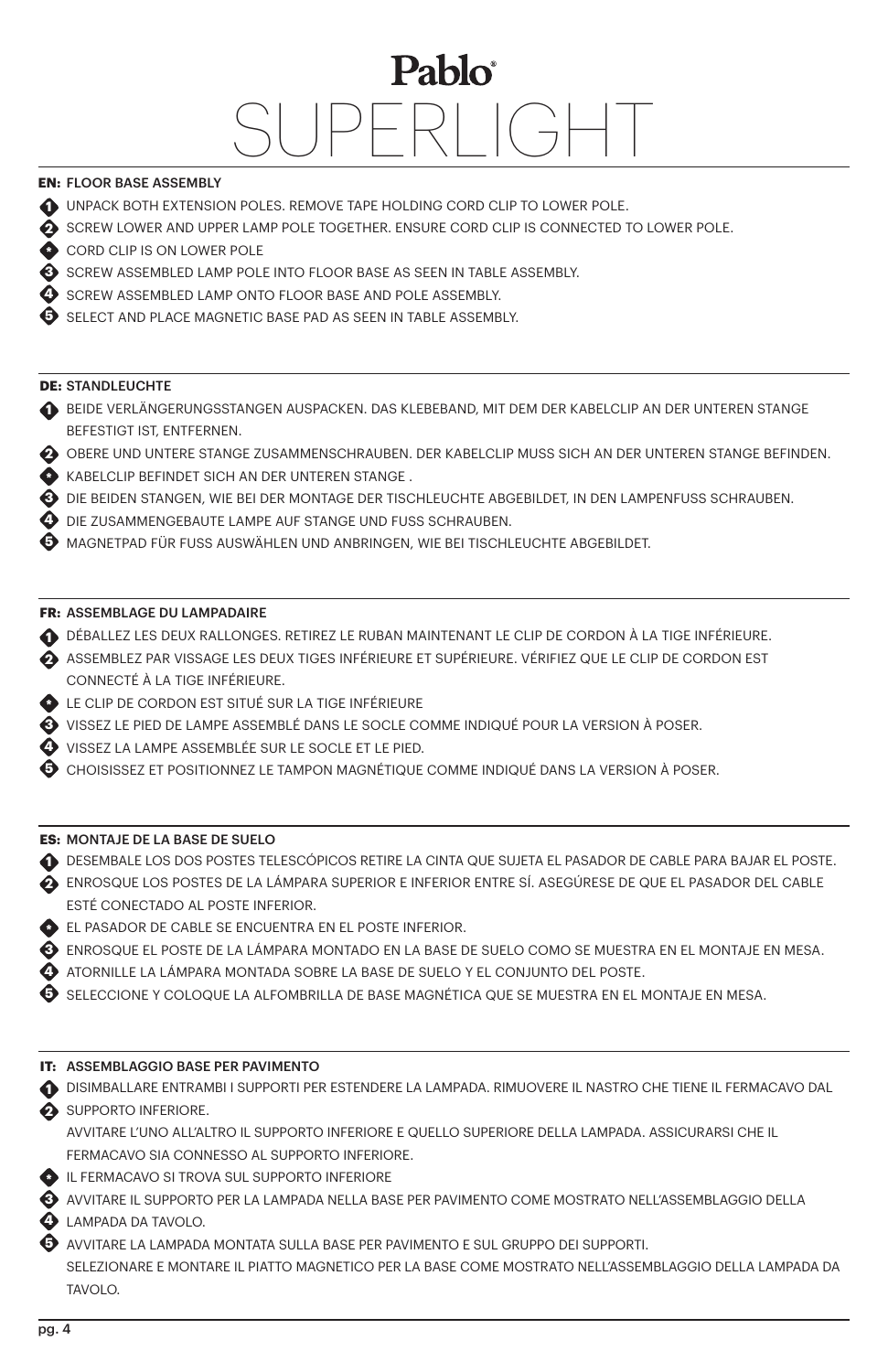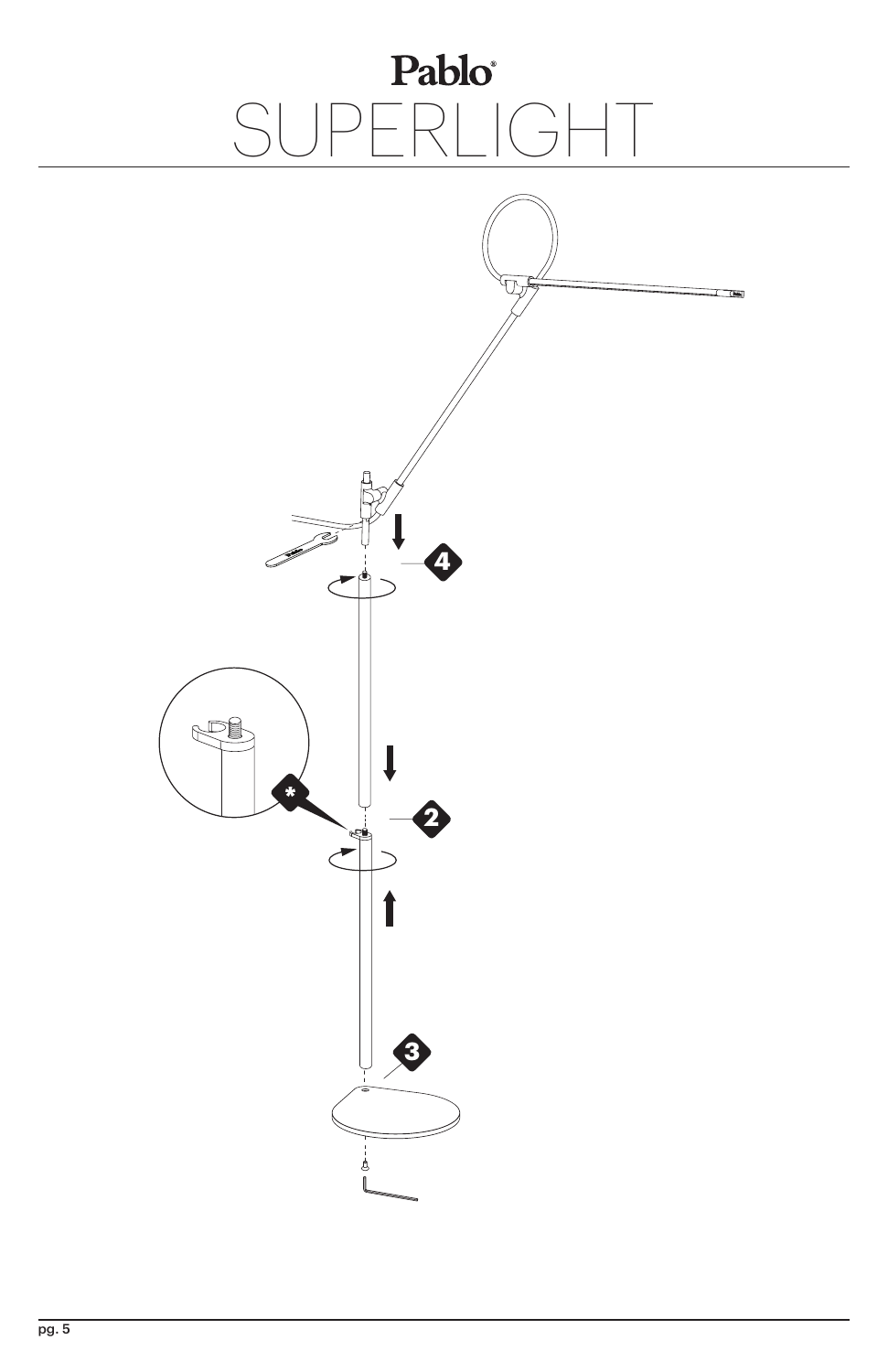#### **EN: PARTS LIST:**

I. SCREWS II. WALL MOUNT BODY III. WALL ANCHORS

#### **DE: BESTANDTEILLISTE:**

I. SCHRAUBEN II. HALTERUNG III. WANDDÜBEL

#### LISTE DES PIÈCES: **FR:**

I. VIS II. SUPPORT MURAL III. CHEVILLES



#### LISTA DE PIEZAS: **ES:**

I. TORNILLOS II. CUERPO DE SOPORTE DE PARED III. ANCLAJES DE PARED

### **IT: ELENCO DELLE PARTI:**

I. VITI II. CORPO DELLA STAFFA PER PARETE

III. TASSELLI DA PARETE

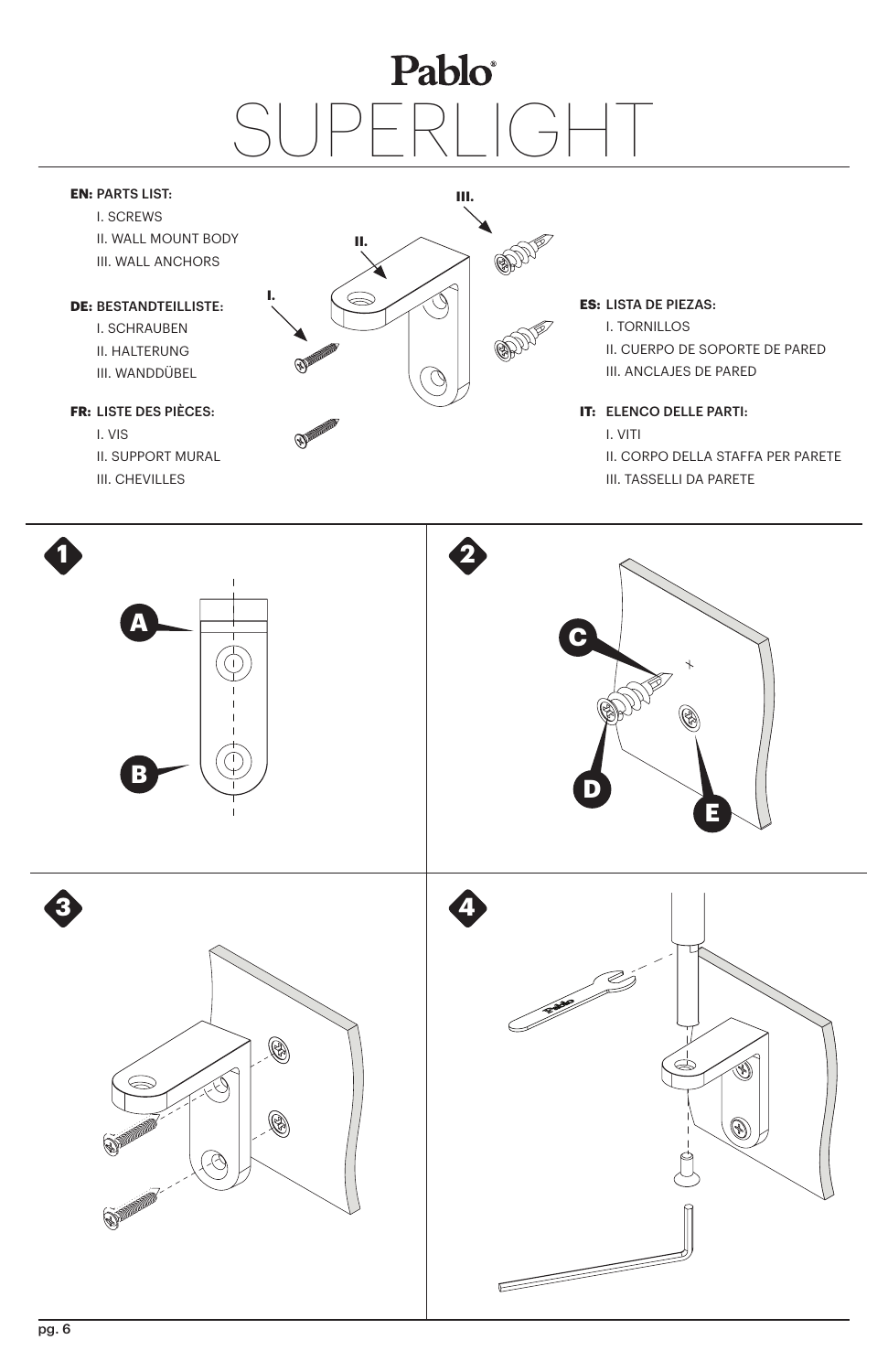### **EN:** WALL MOUNT ASSEMBLY INSTRUCTIONS USE THE WALL MOUNT BODY AS A TEPLATE FOR MARKING THE WALL ANCHOR LOCATION. **1 A** PLACE THE WALL MOUNT BODY IN THE DESIRED LOCATION MAKE SURE IT IS ALIGNED VERTICALLY. **B** MARK THE CENTER OF THE TWO VERTICALLY ALIGNED HOLES. REMOVE THE WALL MOUNT BODY FROM THE WALL AND INSTALL BOTH WALL ANCHORS. **2** TAP THE UNTHREADED TIP OF THE ANCHOR INTO THE WALL. **C D** USE A PHILIPS SCREWDRIVER TO COMPLETE THE ANCHOR INSTALLATION. **E** THIS SURFACE SHOULD BE FLUSH WITH THE WALL. SCREW THE WALL MOUNT BODY TO THE ANCHORS WITH THE SCREWS PROVIDED. SCREW THE LAMP TO THE WALL MOUNT BODY. **DIE HALTERUNG DIENT ALS SCHABLONE FÜR DIE POSITIONIERUNG DER DÜBEL.** HALTERUNG AN DER GEWÜNSCHTEN POSITION GENAU SENKRECHT ANSETZEN. **A** DIE MITTE DER SENKRECHT ÜBEREINANDER LIEGENDEN LÖCHER MARKIEREN. **B** HALTERUNG ENTFERNEN UND BEIDE DÜBEL ANBRINGEN. **2** DIE GEWINDELOSE SPITZE DES DÜBELS IN DIE WAND DRÜCKEN. **C D** DEN DÜBEL MIT HILFE EINES PHILLIPS-SCHRAUBENDREHERS IN DIE WAND DREHEN. DIESE KANTE IST BÜNDIG MIT DER WAND. **E** DIE HALTERUNG MIT DEN BEILIEGENDEN SCHRAUBEN IN DIE DÜBEL EINSCHRAUBEN. **3 4** DIE LAMPE AN DIE WANDHALTERUNG SCHRAUBEN. UTILISEZ LE SUPPORT MURAL COMME GABARIT POUR MARQUER LA POSITION DES CHEVILLES SUR LE MUR. **1** PLACEZ LE SUPPORT MURAL À L'EMPLACEMENT DÉSIRÉ. ASSUREZ-VOUS QU'IL EST ALIGNÉ DANS LE SENS VERTICAL. **A B** MARQUEZ LE CENTRE DES DEUX TROUS ALIGNÉS VERTICALEMENT. RETIREZ LE SUPPORT MURAL DU MUR ET FIXEZ LES DEUX CHEVILLES. **2** ENFONCEZ L'EXTRÉMITÉ NON FILETÉE DE LA CHEVILLE DANS LE MUR. **C D** UTILISEZ UN TOURNEVIS CRUCIFORME POUR TERMINER L'INSTALLATION DES CHEVILLES. CETTE SURFACE DOIT ÊTRE ALIGNÉE AVEC LE MUR. **E** VISSEZ LE SUPPORT MURAL AUX CHEVILLES AVEC LES VIS FOURNIES. **3** VISSEZ LA LAMPE AU SUPPORT MURAL **4** UTILICE EL CUERPO DE SOPORTE DE PARED COMO PLANTILLA PARA MARCAR LA UBICACIÓN DEL ANCLAJE DE PARED. **1** COLOQUE EL CUERPO DE SOPORTE DE PARED EN LA UBICACIÓN DESEADA Y ASEGÚRESE DE QUE ESTÉ ALINEADO **A** VERTICALMENTE. **B** MARQUE EL CENTRO DE LOS DOS AGUJEROS ALINEADOS VERTICALMENTE. RETIRE EL CUERPO DE SOPORTE DE PARED DE LA PARED E INSTALE AMBOS ANCLAJES DE PARED. **2** INTRODUZCA EN LA PARED LA PUNTA SIN ROSCA DEL ANCLAJE GOLPEANDO. **C** UTILICE UN DESTORNILLADOR PHILLIPS PARA COMPLETAR LA INSTALACIÓN DEL ANCLAJE. **D** ESTA SUPERFICIE DEBE ESTAR NIVELADA CON LA PARED. **E** ATORNILLE EL CUERPO DE SOPORTE DE PARED A LOS ANCLAJES CON LOS TORNILLOS SUMINISTRADOS. **3** ENROSQUE LA LÁMPARA EN EL CUERPO DE SOPORTE DE PARED **4** USARE IL CORPO DELLA STAFFA PER PARETE COME DIMA PER CONTRASSEGNARE LA POSIZIONE DEL TASSELLO. **1** POSIZIONARE IL CORPO DELLA STAFFA PER PARETE NEL PUNTO DESIDERATO CONTROLLANDO CHE SIA ALLINEATO **A** VERTICALMENTE. **B** CONTRASSEGNARE IL CENTRO DEI DUE FORI ALLINEATI VERTICALMENTE. RIMUOVERE IL CORPO DELLA STAFFA PER PARETE DAL MURO E INSERIRE ENTRAMBI I TASSELLI. **2** INSERIRE LA PUNTA NON FILETTATA DEL TASSELLO NEL MURO. **C** USARE UN CACCIAVITE A CROCE PER COMPLETARE L'INSTALLAZIONE DEL TASSELLO. **D** QUESTA SUPERFICIE DEVE ESSERE A FILO CON IL MURO. **E**AVVITARE IL CORPO DELLA STAFFA PER PARETE AI TASSELLI CON LE VITI FORNITE. **3** AVVITARE LA LAMPADA SUL CORPO DELLA STAFFA PER PARETE **4 DE:** MONTAGEANLEITUNG WANDHALTERUNG **FR:** INSTRUCTIONS D'ASSEMBLAGE DE L'APPLIQUE MURALE **ES:** INSTRUCCIONES DE MONTAJE DEL SOPORTE DE PARED **IT:** MONTAGGIO A PARETE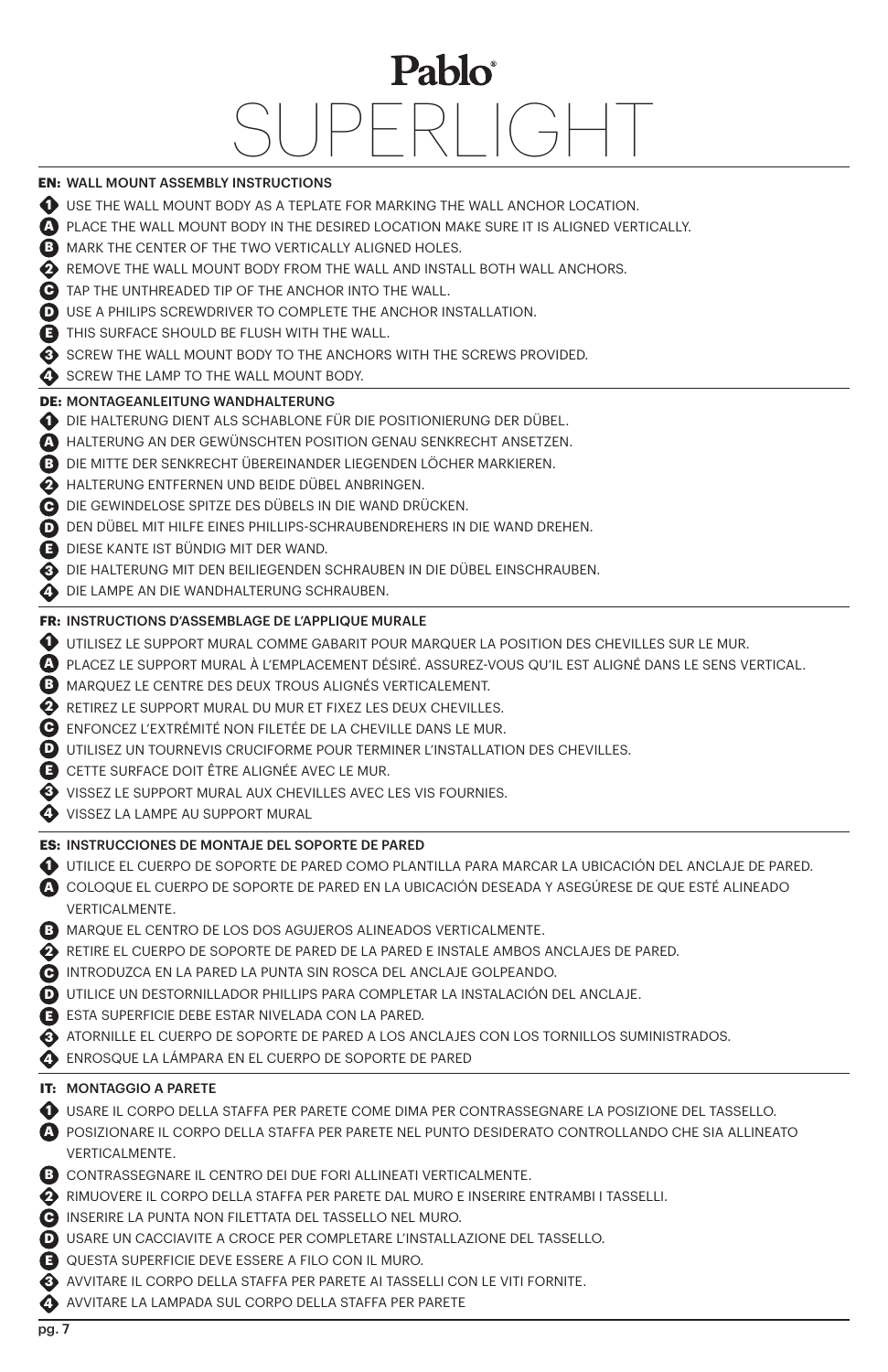### Pablo®  $\Box$

**A** APERTURA DELLA MORSA SUL PIANO DI LAVORO: 1,27 – 5,72 CM

**EN:** SURFACE MOUNT ASSEMBLY INSTRUCTIONS DRILL 7/8" (2.2 CM) DIAMITER HOLE INTO TABLE SURFACE. MAXIMUM TABLE THICKNESS IS 1.375" (3.5 CM). **1**

- **2** FEED CORD THROUGH GROMMMET HOLE.
- SCREW LAMP TO GROMMET.
- **4** THREAD WASHER AND NUT ONTO GROMMET AS SHOWN AND TIGHTEN TO SECURE.
- **6** CONNECT LAMP CORD TO POWER SUPPLY.
- **A** WORK SURFACE CLAMP RANGE: ½" 2 1/4"

### **DE:** MONTAGEANLEITUNG TISCHPLATTE

- $\bigoplus$  ein loch mit 2,2 cm durchmesser in die Tischplatte Bohren. Die Tischplatte darf Maximal 3,5 cm dick sein.
- NUN KOMMT DAS KABEL IN DIE KABELDURCHFÜHRUNG. **2**
- LAMPE AUF DIE KABELDURCHFÜHRUNG SCHRAUBEN. **3**
- UNTERLEGSCHEIBE UND MUTTER WIE ABGEBILDET AUF DIE DURCHFÜHRUNG SCHIEBEN UND ANZIEHEN. **4**
- LAMPENKABEL AN DAS NETZTEIL ANSCHLIESSEN. **5**

**A** KLEMMEN FÜR ARBEITSFLÄCHE: 1,27 – 5,72 CM

### **FR:** INSTRUCTIONS D'ASSEMBLAGE POUR LE MONTAGE EN SURFACE

- PERCEZ UN TROU DE 2,2 CM (7/8 PO.) DE DIAMÈTRE DANS LA SURFACE DE LA TABLE. L'ÉPAISSEUR MAXIMALE DE LA **1** TABLE EST 3,5 CM (1,375 PO.).
- FAITES PASSER LE CORDON À TRAVERS LE PASSE-CÂBLE. **2**
- VISSEZ LA LAMPE AU PASSE-CÂBLE. **3**
- VISSEZ LA RONDELLE ET L'ÉCROU SUR LE PASSE-CÂBLE COMME ILLUSTRÉ ET SERREZ POUR BLOQUER. **4**
- BRANCHEZ LE CORDON DE LA LAMPE À L'ALIMENTATION. **5**
- **A** ÉPAISSEUR DE LA SURFACE DU BUREAU POUR LA PINCE : 1,27 5,72 CM
- **ES:** INSTRUCCIONES DE MONTAJE DEL SOPORTE DE SUPERFICIE
- PERFORE UN ORIFICIO DE 2,2 CM DE DIÁMETRO EN LA SUPERFICIE DE LA MESA. EL GROSOR MÁXIMO DE LA MESA ES **1** DE 3,5 CM.
- PASE EL CABLE POR EL AGUJERO. **2**
- ENROSQUE LA LÁMPARA EN ÉL. **3**
- INSERTE LA ARANDELA Y LA TUERCA EN EL AGUJERO COMO SE MUESTRA Y APRIÉTELAS PARA FIJARLAS. **4**
- CONECTE EL CABLE DE LA LÁMPARA A LA FUENTE DE ALIMENTACIÓN. **5**
- **A** ALCANCE DE LA PINZA EN SUPERFICIE DE TRABAJO: 1,27 5,72 CM
- **IT:** MONTAGGIO SU SUPERFICI
- PRATICARE UN FORO DI 2,2 CM DI DIAMETRO NELLA SUPERFICIE DEL TAVOLO. LO SPESSORE MASSIMO DEL TAVOLO È **1** DI 3,5 CM.
- INSERIRE IL CAVO ATTRAVERSO IL FORO DEL PASSACAVO. **2**
- AVVITARE LA LAMPADA AL PASSACAVO. **3**
- INFILARE LA RONDELLA E IL DADO NEL PASSACAVO COME MOSTRATO E STRINGERE PER FISSARE. **4**
- COLLEGARE IL CAVO DELLA LAMPADA ALL'ALIMENTATORE. **5**

**MONTAGE EN SURFACE / PINCE**

**MONTAJE SUPERFICIE / SOPORTE DE PINZA**

**MONTAGGIO SU SUPERFICI / MONTAGGIO A MORSA**

**SURFACE MOUNT / CLAMP MOUNT**

**TISCHPLATTE / KLEMMHALTERUNGMOUNT**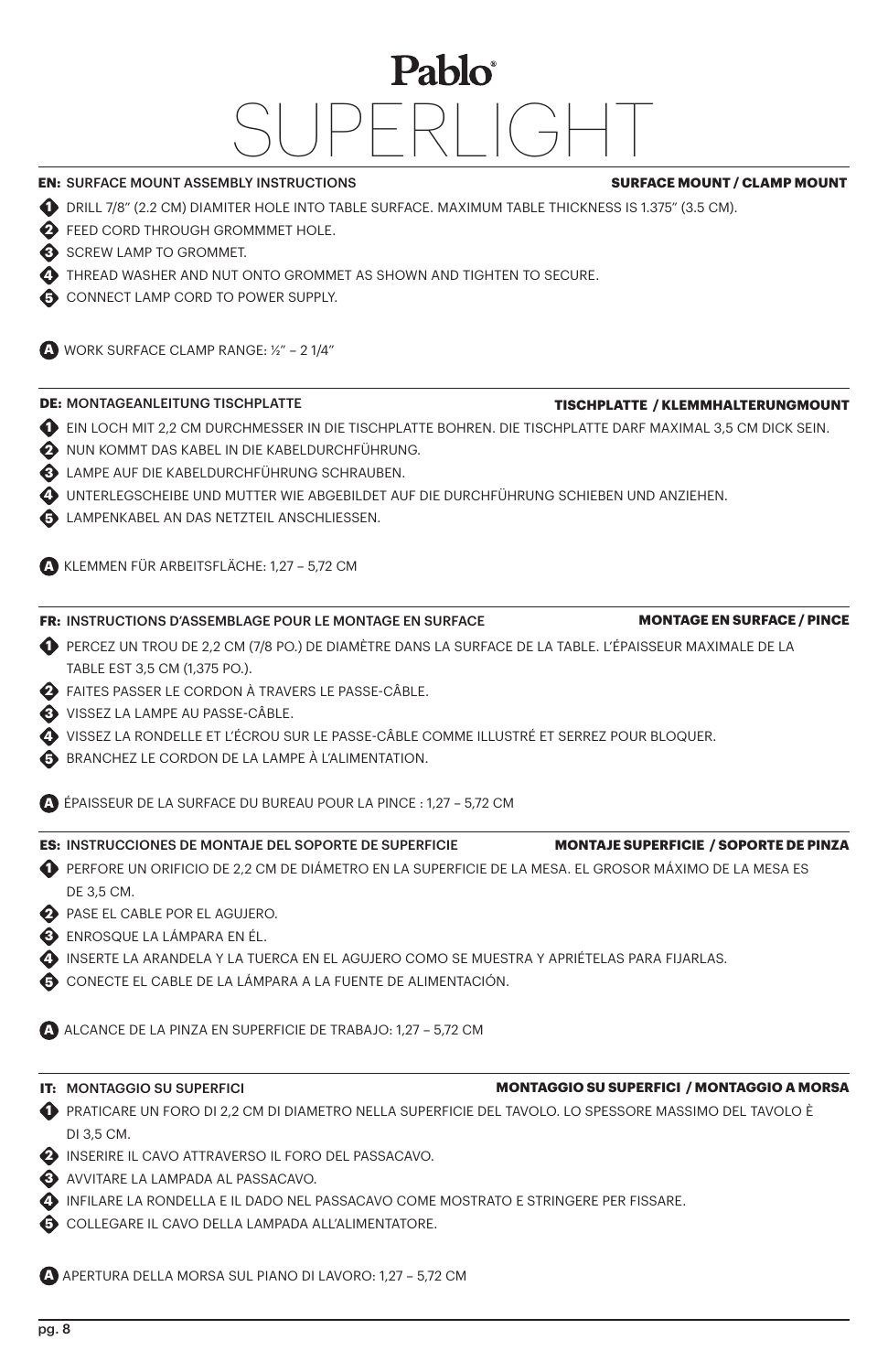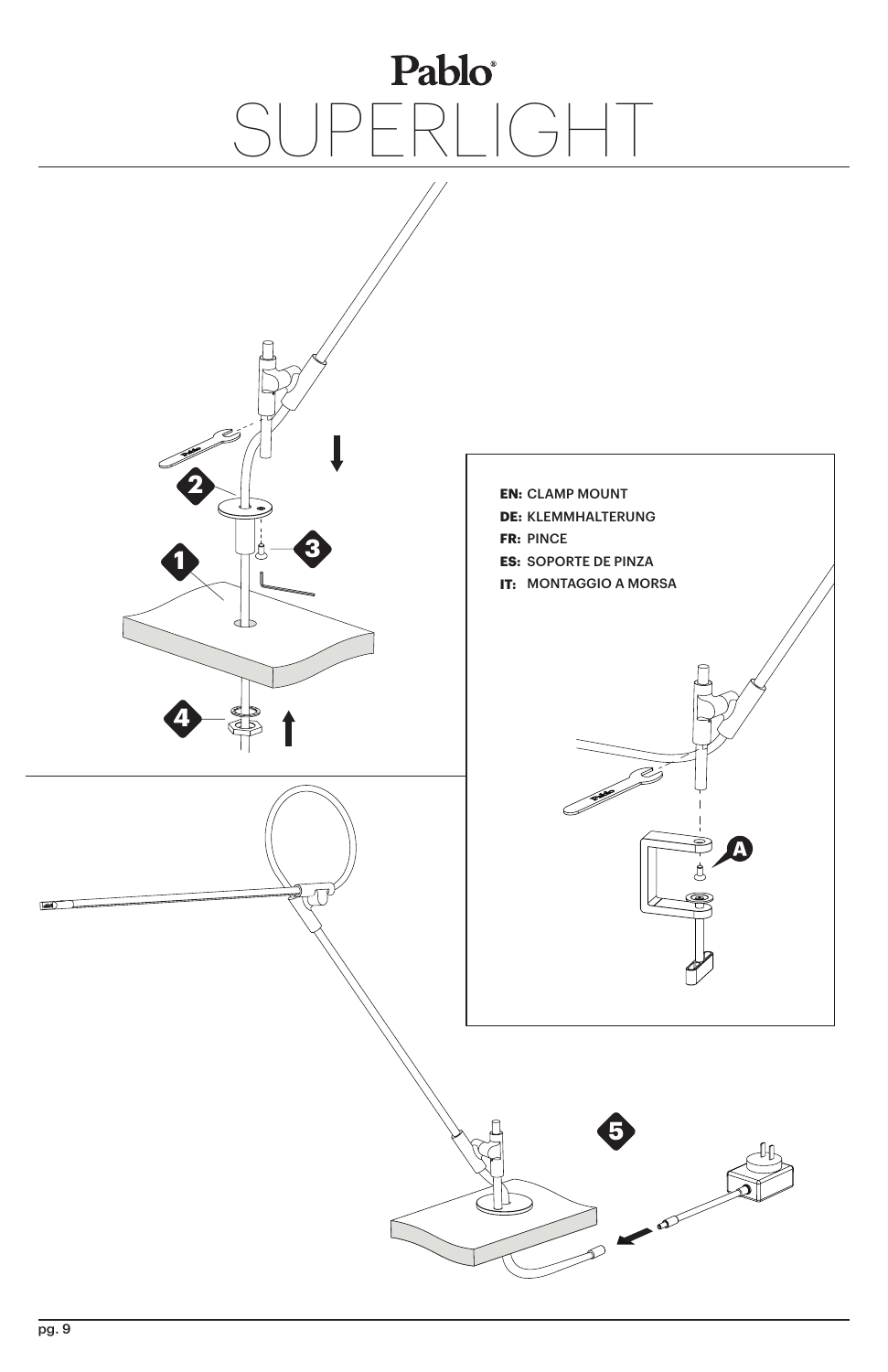# Pablo® SI IGHT



### **EN:** PLUG TYPES: STECKERARTEN: **DE:**

- A.N AMERICA A.N-AMERIKA
- UK B.
- C. EU
- AU D.
- VEREINIGTES KÖNIGREICH B. R.-U. B.
- C. EU
	- D. AU
- A. AMÉRIQUE N
- 
- C. UE
- AU D.

### **FR:** TYPES DE PRISES: **ES:** TIPOS DE ENCHUFE: **IT:** TIPI DI SPINE:

- A. NORTEAMERICA
- B. REINO UNIDO
	-
- C. UE
- D. AU
- 
- A. NORD AMERICA
- **B. REGNO UNITO**
- C. UE
- D. AUSTRALIA

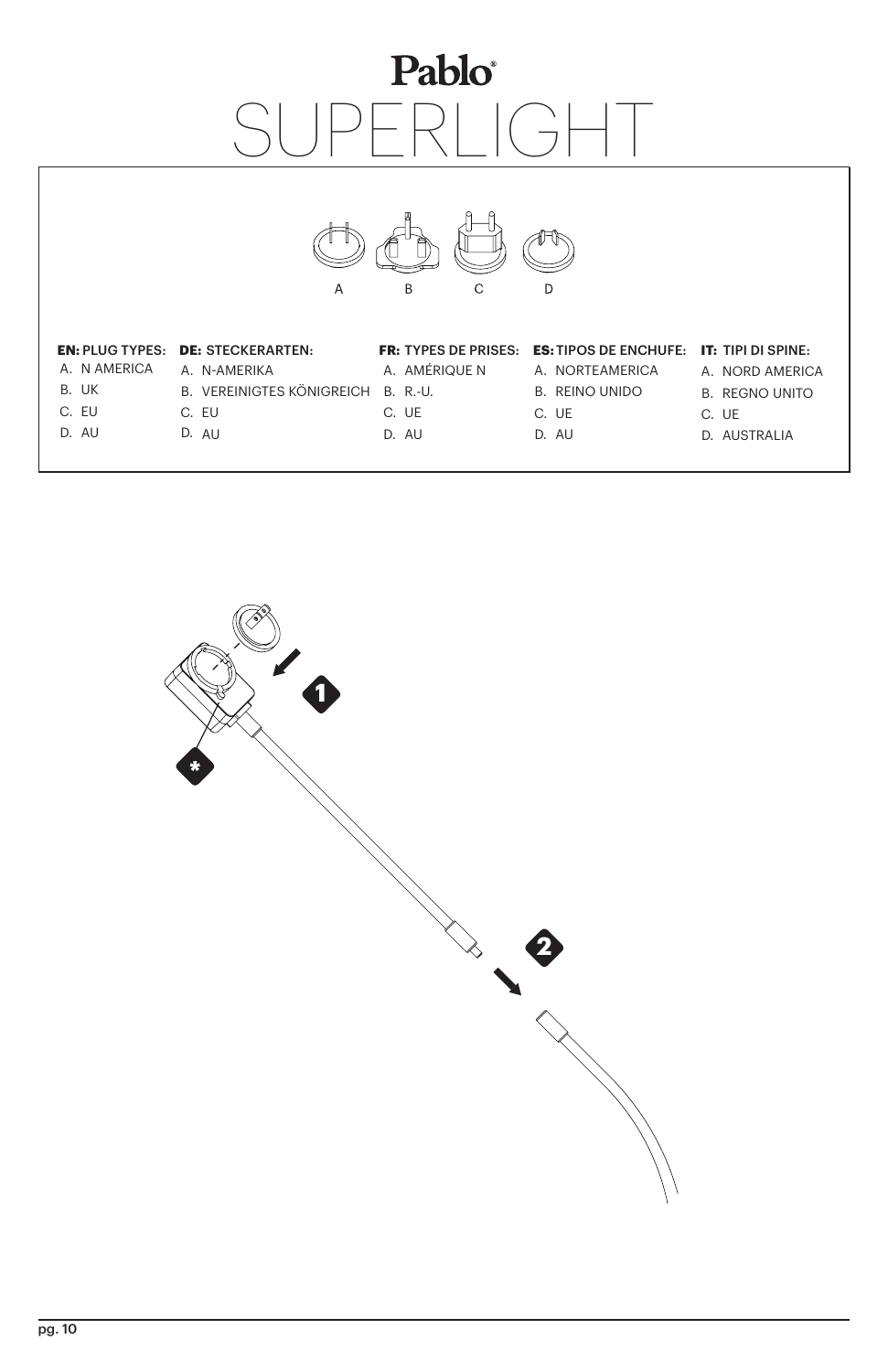### **EN:** POWER SUPPLY

#### **POWER SUPPLY / ADJUSTMENT**

**STROMVERSORGUNG / EINSTELLUNG**

- **1** PUSH AND TWIST PLUG INTO POWERSUPPLY.
- **PUSH BUTTON TO REMOVE PLUG.**
- **2** CONNECT LAMP CORD TO POWER SUPPLY.
- USE ONLY PABLO POWER SUPPLY PROVIDED. **!**

LENGTH OF CORD SUPPLIED 9FT (274 CM).

#### **CARE INSTRUCTIONS**

WIPE CLEAN WITH A SOFT DAMP CLOTH. AVOID AMMONIA BASED CLEANER.

### **DE:** STROMVERSORGUNG

- STECKER EINSTECKEN UND DREHEN.
- KNOPF DRÜCKEN, UM STECKER HERAUSZUZIEHEN. **\***
- LAMPENKABEL AN DAS NETZTEIL ANSCHLIESSEN. **2**
- ES DARF NUR DAS MITGELIEFERTE PABLO-NETZTEIL VERWENDET WERDEN. **!**

LÄNGE DES MITGELIEFERTEN KABELS 274 CM.

#### **PFLEGE**

MIT EINEM WEICHEN FEUCHTEN TUCH ABWISCHEN. KEINEN AMMONIAKHALTIGEN REINIGER VERWENDEN.

### **FR:** ALIMENTATION

- **1** POUSSEZ ET TOURNEZ LA PRISE DANS L'ALIMENTATION.
- APPUYEZ SUR LE BOUTON POUR RETIRER LA PRISE. **\***
- BRANCHEZ LE CORDON DE LA LAMPE À L'ALIMENTATION. **2**
- UTILISEZ UNIQUEMENT L'ALIMENTATION PABLO FOURNIE. **!**

LONGUEUR DU CORDON FOURNI 274 CM (9 PIEDS).

#### **INSTRUCTIONS D'ENTRETIEN**

NETTOYEZ AVEC UN CHIFFON DOUX ET HUMIDE. ÉVITEZ LES PRODUITS DE NETTOYAGE À BASE D'AMMONIAQUE.

#### **ES:** FUENTE DE ALIMENTACIÓN

- **PRESIONE Y GIRE EL ENCHUFE EN LA FUENTE DE ALIMENTACIÓN.**
- PULSE EL BOTÓN PARA SACAR EL ENCHUFE. **\***
- CONECTE EL CABLE DE LA LÁMPARA A LA FUENTE DE ALIMENTACIÓN. **2**
- UTILICE EXCLUSIVAMENTE LA FUENTE DE ALIMENTACIÓN PABLO SUMINISTRADA. **!**

LONGITUD DEL CABLE SUMINISTRADO 274 CM.

### **INSTRUCCIONES DE CONSERVACIÓN**

LIMPIE PASANDO UN PAÑO SUAVE HÚMEDO. EVITE LOS LIMPIADORES CON BASE DE AMONIACO.

#### **IT:** ALIMENTATORE

- **PRESIONE Y GIRE EL ENCHUFE EN LA FUENTE DE ALIMENTACIÓN.**
- PULSE EL BOTÓN PARA SACAR EL ENCHUFE. **\***
- CONECTE EL CABLE DE LA LÁMPARA A LA FUENTE DE ALIMENTACIÓN. **2**
- UTILICE EXCLUSIVAMENTE LA FUENTE DE ALIMENTACIÓN PABLO SUMINISTRADA. **!** LUNGHEZZA DEL CAVO FORNITO: 274 CM.

### **ISTRUZIONI DI MANUTENZIONE**

PULIRE CON UN PANNO MORBIDO INUMIDITO. EVITARE DETERGENTI A BASE DI AMMONIACA.

### **ALIMENTATION / AJUSTEMENT**

**ALIMENTATORE / REGOLAZIONE**

**FUENTE DE ALIMENTACIÓN / AJUSTE**

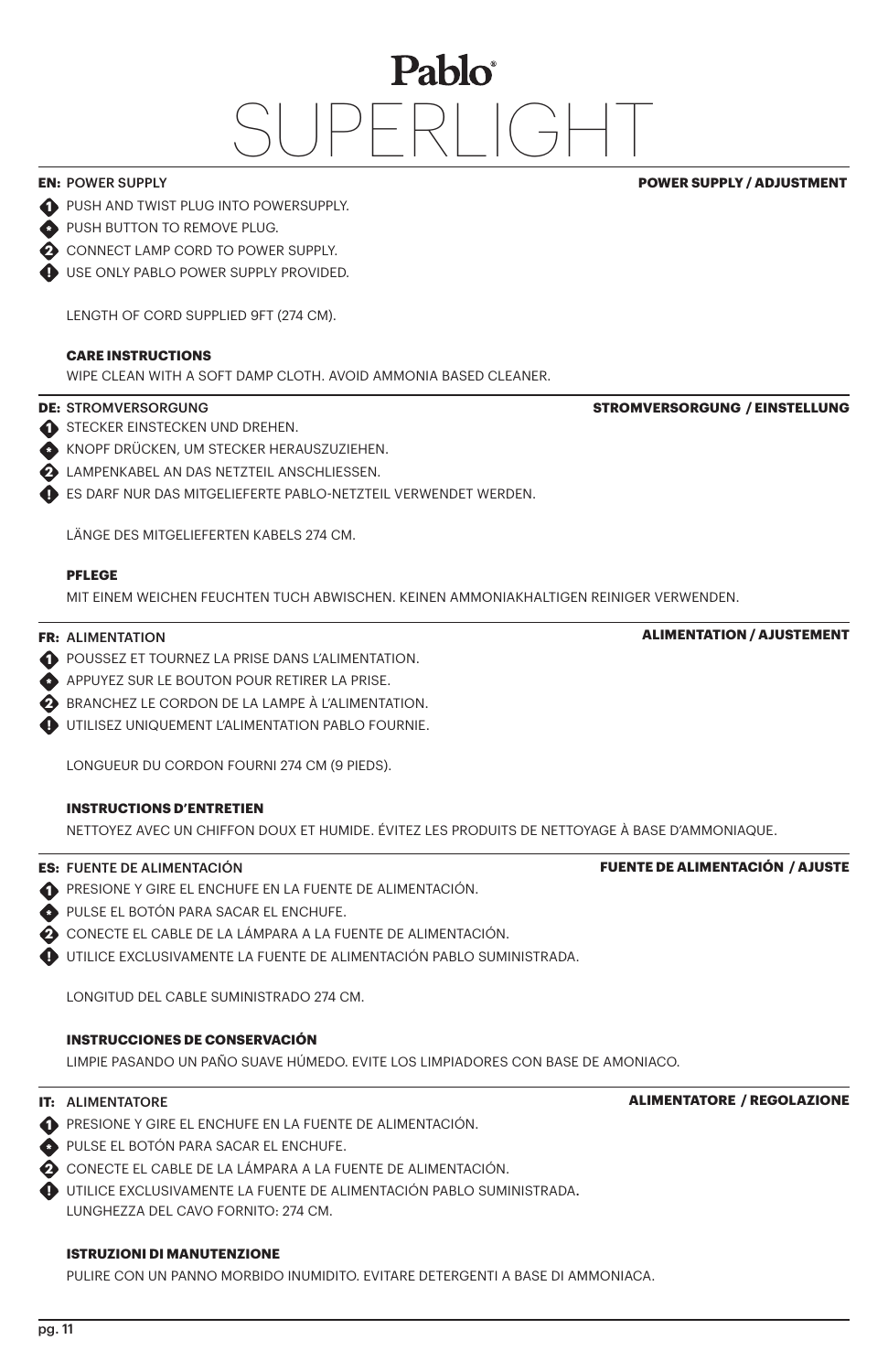### **EN:** SWTICH FUNCTION

**PRESS SWITCH BRIEFLY TO CYCLE THROUGH HIGH AND OFF.** PRESS AND HOLD SWITCH FOR FULL RANGE DIM CONTROL.

### 6 HOUR AUTO OFF SETTING

WHILE LIGHT IS TURNED OFF, PRESS AND HOLD SWITCH FOR 6 SECONDS UNTIL THE LIGHT FLASHES ONCE. THEN PRESS THE SWITCH AGAIN TO TURN ON. THE LIGHT POWERS OFF AFTER 6 HOURS.

### **DE:** SCHALTER

UMSCHALTEN ZWISCHEN STARK UND AUS ERFOLGT DURCH KURZES DRÜCKEN DES SCHALTERS. **\*** SCHALTER GEDRÜCKT HALTEN, UM VOLLBEREICHSDIMMEN ZU AKTIVIEREN.

### 6 STUNDEN AUTOMATISCHE ABSCHALTFUNKTION

WÄHREND DAS LICHT AUSGESCHALTET IST, DRÜCKEN UND HALTEN SIE DEN SCHALTER FÜR 6 SEKUNDEN, BIS DAS LICHT EINMAL BLINKT. DRÜCKEN SIE DANN DEN SCHALTER ERNEUT, UM EINZUSCHALTEN. DAS LICHT WIRD NACH 6 STUNDEN AUSGESCHALTET.

### **FR:** INTERRUPTEUR

APPUYEZ BRIÈVEMENT SUR L'INTERRUPTEUR POUR PASSER DE L'ÉCLAIRAGE ÉLEVÉ À L'EXTINCTION DU LUMINAIRE. **\*** APPUYEZ ET MAINTENEZ ENFONCÉ L'INTERRUPTEUR POUR UN CONTRÔLE INTÉGRAL DE L'INTENSITÉ LUMINEUSE.

### RÉGLAGE DE L'ARRÊT AUTOMATIQUE DE 6 HEURES

LORSQUE LA LUMIÈRE EST ÉTEINTE, APPUYEZ SUR L'INTERRUPTEUR ET MAINTENEZ-LE ENFONCÉ PENDANT 6 SECONDES JUSQU'À CE QUE LE VOYANT CLIGNOTE UNE FOIS. ENSUITE, APPUYEZ À NOUVEAU SUR L'INTERRUPTEUR POUR L'ALLUMER. LA LUMIÈRE S'ÉTEINDRA APRÈS 6 HEURES.

### **ES:** FUNCIÓN DE CONMUTACIÓN

PULSE BREVEMENTE EL INTERRUPTOR PARA CAMBIAR LA INTENSIDAD Y APAGAR. **\*** MANTENGA PULSADO EL INTERRUPTOR PARA EL INTERVALO COMPLETO DEL CONTROL DE ATENUACIÓN.

### CONFIGURACIÓN DE APAGADO AUTOMÁTICO DE 6 HORAS

MIENTRAS LA LUZ ESTÁ APAGADA, MANTENGA PRESIONADO EL INTERRUPTOR DURANTE 6 SEGUNDOS HASTA QUE LA LUZ PARPADEE UNA VEZ. LUEGO, PRESIONE EL INTERRUPTOR NUEVAMENTE PARA ENCENDERLO. LA LUZ SE APAGARÁ DESPUÉS DE 6 HORAS.

### **IT: FUNZIONE INTERRUTTORE**

PREMERE BREVEMENTE L'INTERRUTTORE PER REGOLARE LA LUMINOSITÀ PASSANDO DALL'INTENSITÀ ELEVATA A SPENTO. **\*** PREMERE E TENERE PREMUTO IL PULSANTE PER INTERVENIRE SUL DIMMERIZZATORE A REGOLAZIONE COMPLETA.

### IMPOSTAZIONE DELLO SPEGNIMENTO AUTOMATICO DI 6 ORE

MENTRE LA LUCE È SPENTA, TENERE PREMUTO L'INTERRUTTORE PER 6 SECONDI FINCHÉ LA LUCE NON LAMPEGGIA UNA VOLTA. QUINDI, PREMERE NUOVAMENTE L'INTERRUTTORE PER ACCENDERLO. LA LUCE SI SPEGNE DOPO 6 ORE.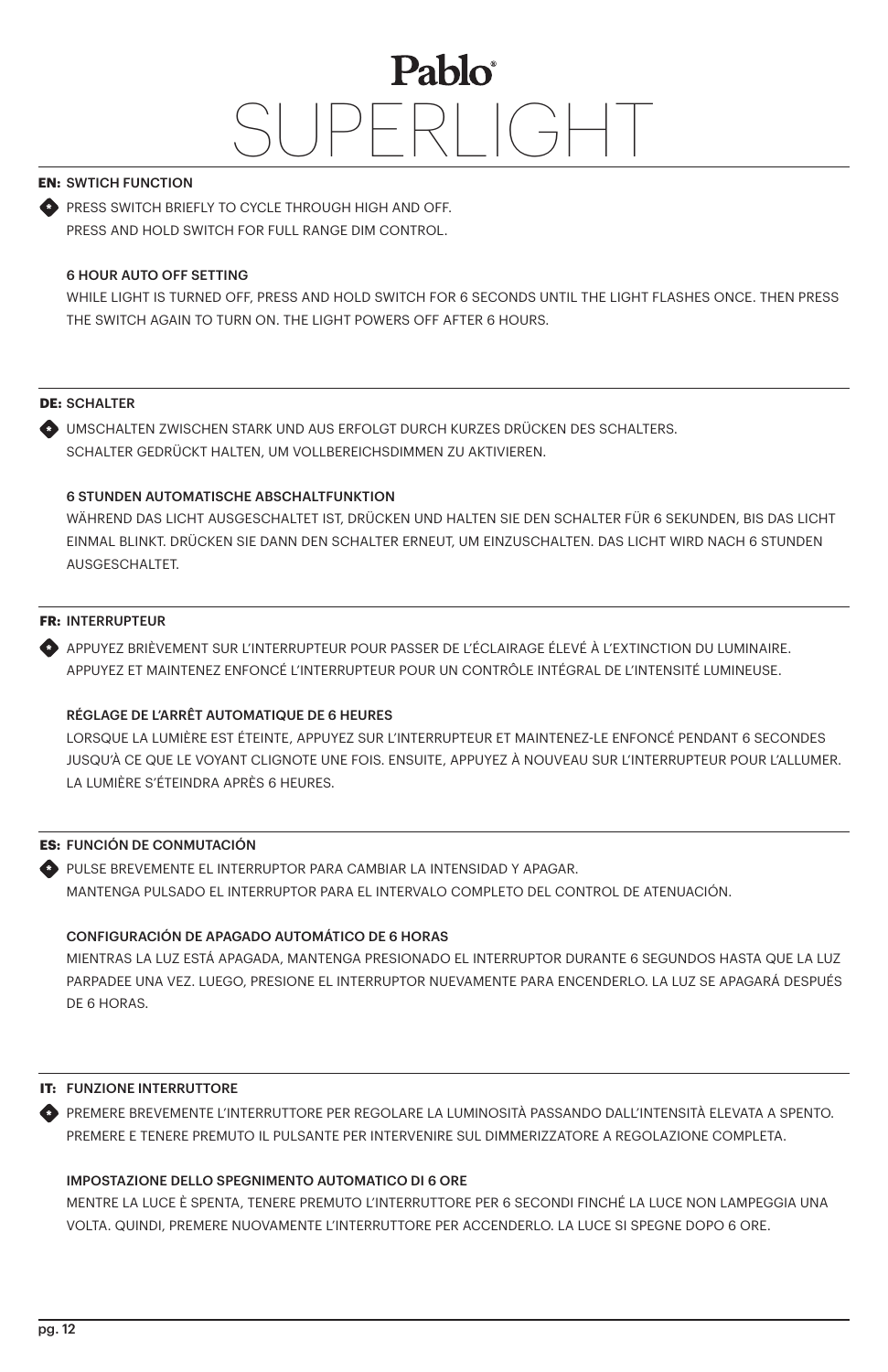# Pablo<sup>\*</sup><br>SUPERLIGHT

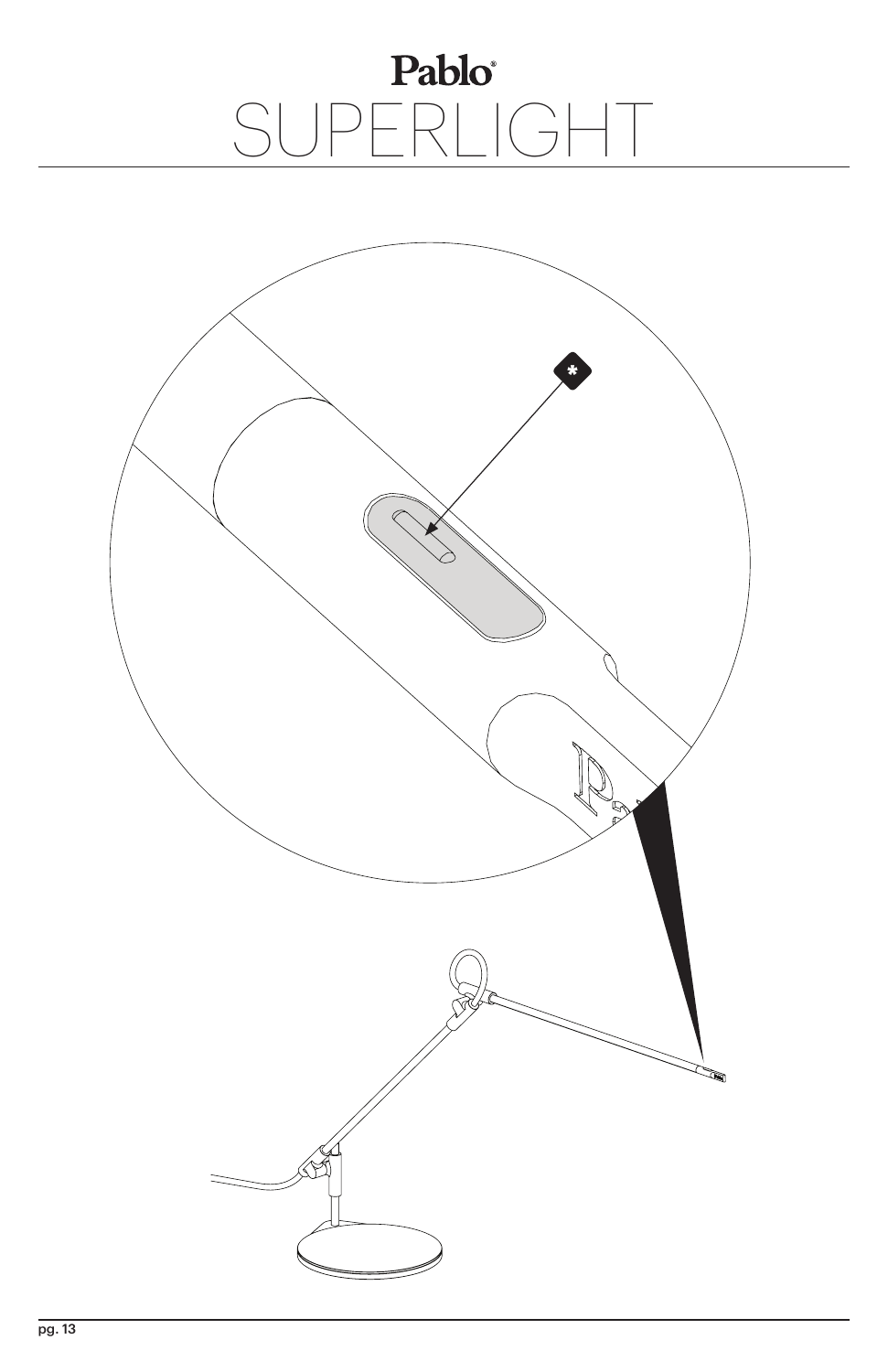**EN: ADJUSTMENT DE: EINSTELLUNG FR: AJUSTEMENT ES: AJUSTE IT: REGOLAZIONE** 

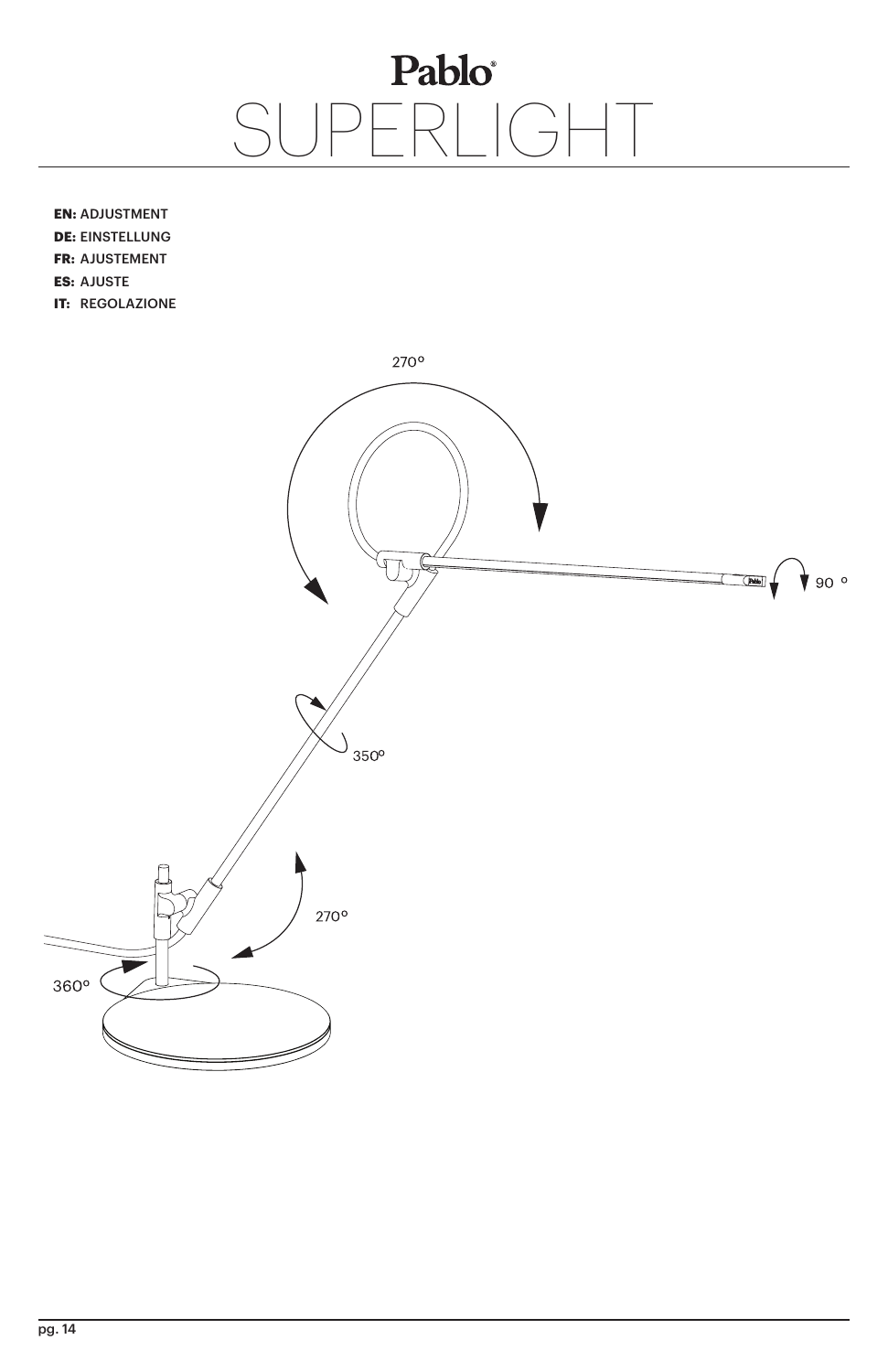### Pablo®